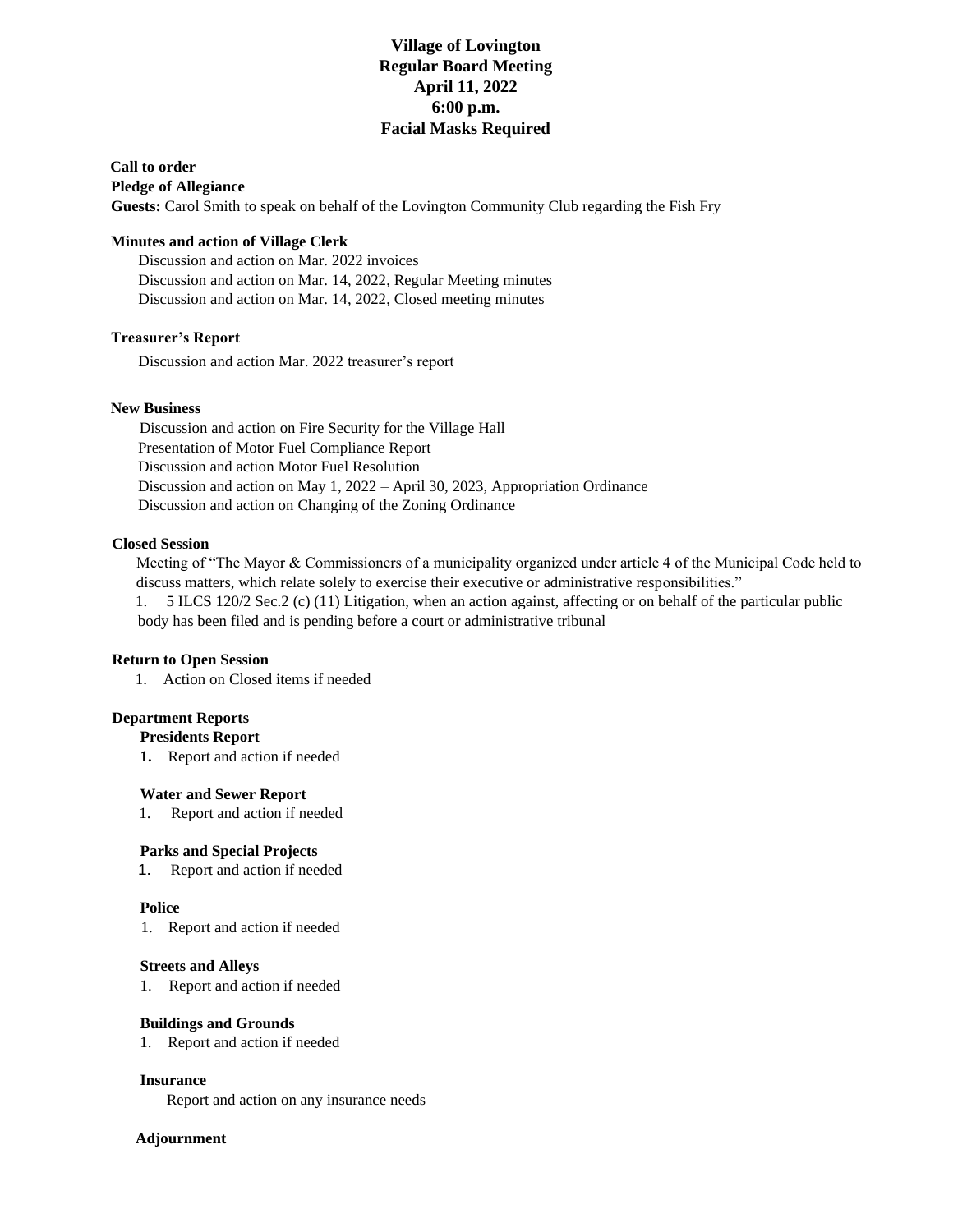## **Village of Lovington Public Hearing 2022 – 2023 Appropriations April 11, 2022 6:00 p.m.**

**Call to order:** President Roger Walker called the meeting to order at 6:00 p.m.

**Pledge of Allegiance:** President Walker led the Pledge of Allegiance.

Roll Call found the following trustees to be present: Dennis Garmon, Todd Hale, Curt Clough, Mike Young, Brittany Bates and April Daily. President Roger Walker and Clerk Alma Fair were also present.

**Guests** present: Carol Smith and James Caudle

## **1. Discussion and action on Fiscal Year May 1, 2022 – April 30, 2023, Appropriation Ordinance.**

The proposed Appropriation Ordinance for Fiscal Year May 1, 2022-April 30, 2023 has been posted at the Village Hall for over 30 days and since there was no objection to it the following motion was made.

**A motion** was made by Garmon and seconded by Young to approve the Fiscal Year 2022-2023 Appropriation Ordinance # 2022-03

YEA: Garmon, Bates, Hale, Clough, Daily, Young **No:** None **MOTION CARRIED**

**Adjournment** A **Motion** was made by Daily and seconded by Hale to adjourn at 6:05 pm. **All Yea Motion passed**

alma m Sain

**\_\_**\_\_\_\_\_\_\_\_\_\_\_\_\_\_\_\_\_\_\_\_\_\_\_\_\_\_\_\_\_\_\_\_\_

 $\mathcal{L}_\text{max}$  and  $\mathcal{L}_\text{max}$  and  $\mathcal{L}_\text{max}$  and  $\mathcal{L}_\text{max}$ Alma M. Fair, Village Clerk

May 9, 2022

Date Approved

**Village of Lovington Regular Board Meeting April 11, 2022**

**Call to order:** President Roger Walker called the meeting to order at 6:05 p.m.

**Pledge of Allegiance:** Since the pledge was led in the Appropriations Meeting it wasn't recited again. Roll Call found the following trustees to be present: Dennis Garmon, Todd Hale, Curt Clough, Mike Young, Brittany Bates and April Daily. President Roger Walker and Clerk Alma Fair were also present.

**Guests:** Carol Smith & James Caudle regarding the Lovington Community Club's Fish Fry – Carol spoke first – Fish Fry will be June 11, 2022. Spoke to Lisa Kamm regarding Fireworks for that evening. **A Motion** was made by Garmon and seconded Bates to help with June Fest as we have in the past. **YEA:** Clough, Daily, Young, Garmon, Bates, Hale **No:** None **MOTION CARRIED**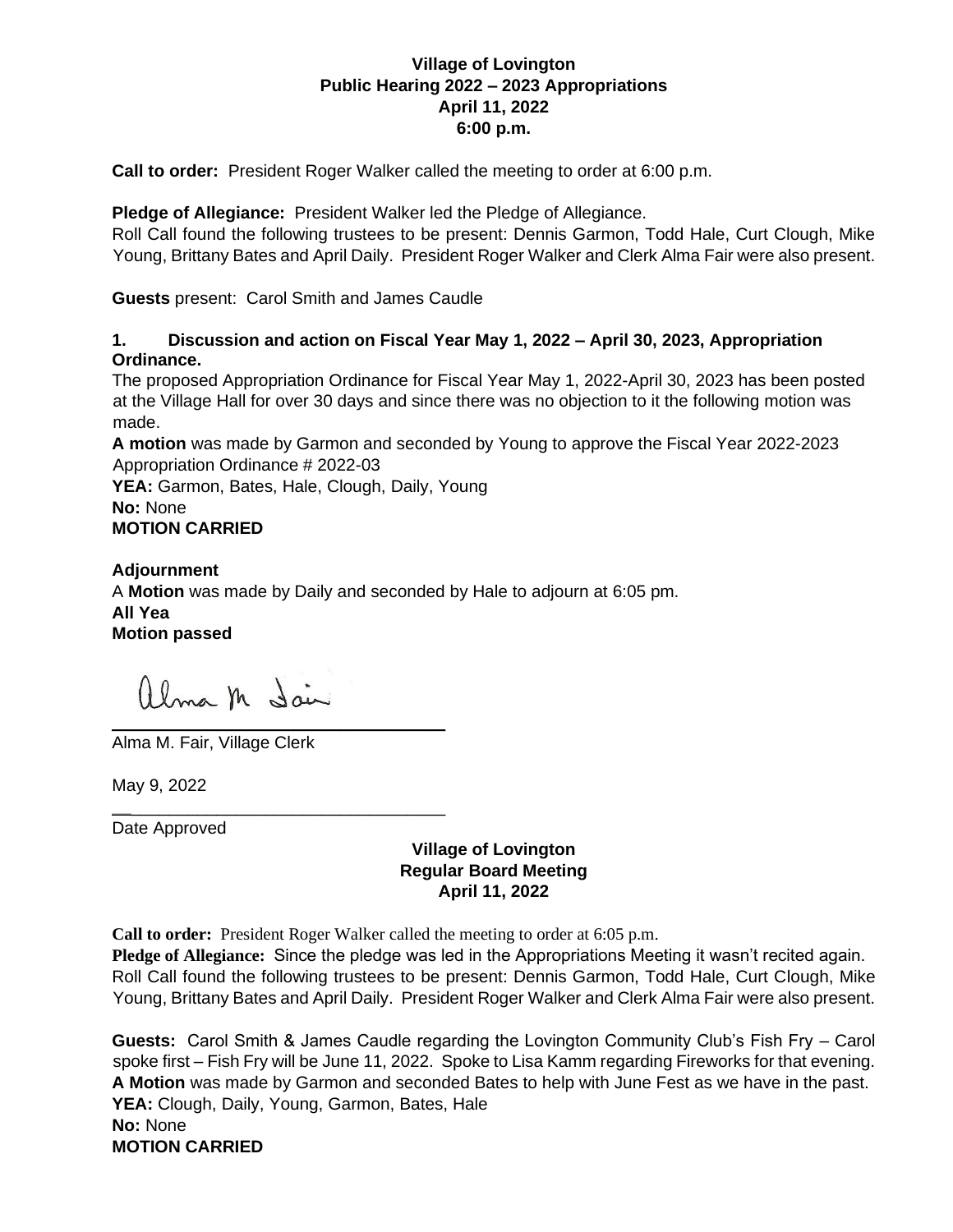## **Minutes and action of Village Clerk**

1. Discussion and action on March 2022 invoices

**A Motion** was made by Garmon and seconded by Bates to accept the March 2022 invoices as presented.

**YEA:** Hale, Clough, Daily, Young, Garmon, Bates

**No:** None

# **MOTION CARRIED**

2. Discussion and action on March 14, 2022, Regular Meeting minutes

**A Motion** was made by Daily and seconded by Garmon to accept the March 14, 2022, Regular Meeting minutes as presented.

YEA: Daily, Young, Garmon, Bates, Hale, Clough

**No:** None

# **MOTION CARRIED**

3. Discussion and action on March 14, 2022, Closed Session minutes

**A Motion** was made by Young and seconded by Hale to accept the March 14, 2022, Closed Session minutes as presented.

**YEA:** Young, Garmon, Bates, Hale, Clough, Daily

**No:** None

## **MOTION CARRIED**

## **Treasurer's Report**

1. Discussion and action on March 2022 treasurer's report

**A Motion** was made by Daily and seconded by Hale to accept the March 2022 treasurer's report.

**YEA:** Garmon, Bates, Hale, Clough, Daily, Young

**No:** None

**MOTION CARRIED**

# **Old Business:** None

## **New Business:**

1. Discussion and action on Fire Security for the Village Hall

The Village Hall is considered a command center so If there is a fire at the Village Hall the Fire Department needs to be notified right away. Walker doesn't have any details as to the cost. Daily suggested we contact IMLRMA to see if they have any company that works with a fire security company. Walker will contact IMLRMA.

2. Presentation of Motor Fuel Compliance Report

No action was necessary

**3.** Discussion and action on Motor Fuel Resolution

**A Motion** was made by Daily and seconded by Hale to accept the Motor Fuel Resolution #R22-01.

**YEA:** Bates, Hale, Clough, Daily, Young, Garmon

**No:** None

## **MOTION CARRIED.**

4. Discussion and action on May 1, 2022- April 30, 2023, Appropriation Ordinance

The motion to approve this was made and passed in the Appropriation Hearing so no further action was needed.

5. Discussion and action on Changing of the Zoning Ordinance

**A Motion** was made by Daily and seconded by Garmon to approve changing Ordinance 40-11-3 Zoning Ordinance as presented.

YEA: Garmon, Bates, Hale, Clough, Daily, Young

**No:** None

**MOTION CARRIED**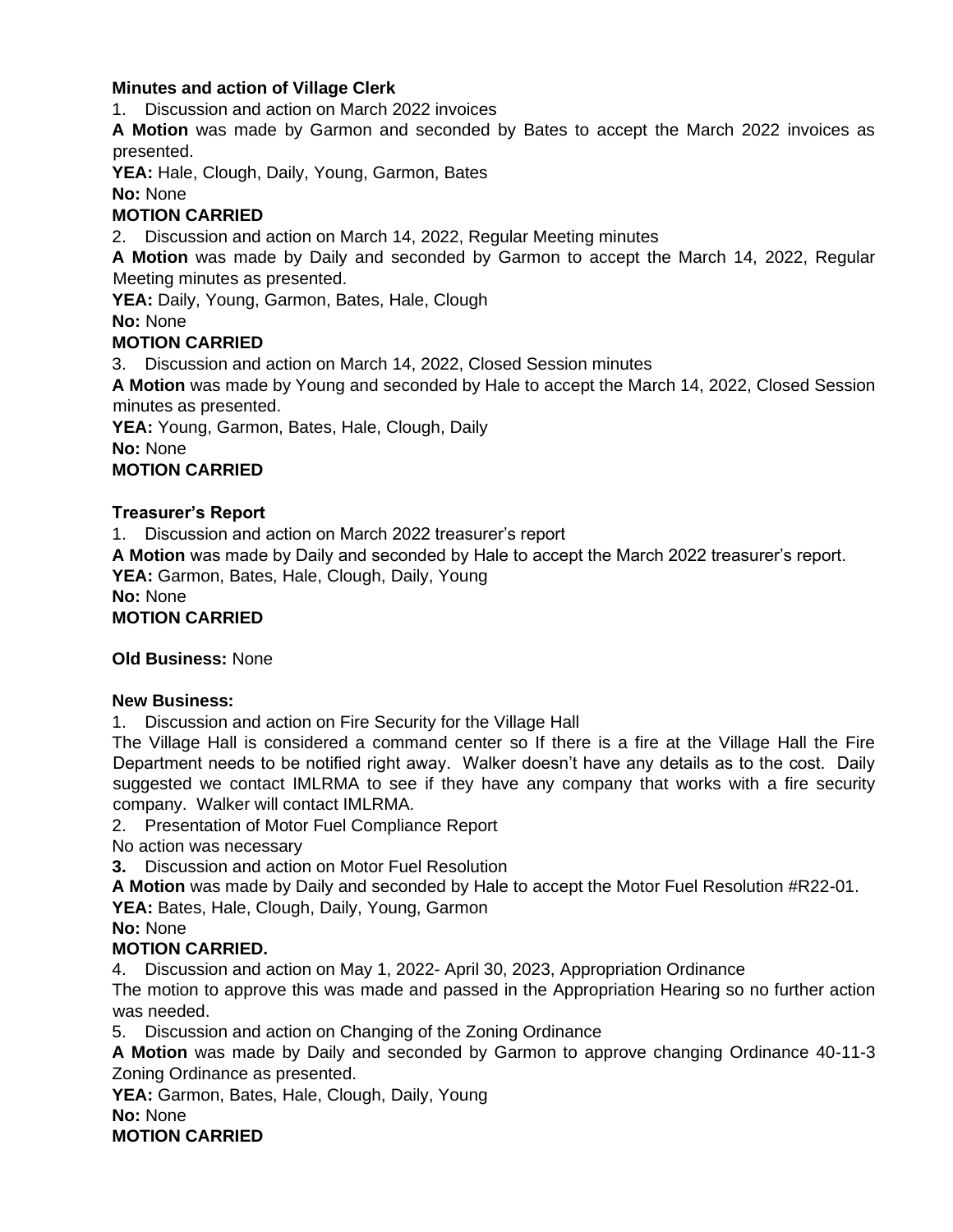## **Closed Session:**

5 ILCS 120/2 Sec.2 (c) (11) Litigation **A Motion** was made by Young and seconded by Garmon to go into closed session at 6:46 PM for the purpose of litigation. **YEA**: Hale, Clough, Daily, Young, Garmon, Bates **No:** None **MOTION CARRIED**

## **Return to open session:**

**A Motion** was made by Garmon and seconded by Daily to return to open session at 7:06 pm. YEA: Daily, Young, Garmon, Bates, Clough, Hale **No:** None **MOTION CARRIED**

**A Motion** was made by Garmon and seconded by Young to give "board authorization" to the individual designated by the board to attend the settlement conference on May 6, 2022, at 10 AM to approve the decision make in the conference.

YEA: Garmon, Bates, Clough, Daily, Hale, Young **No:** None **MOTION CARRIED** Walker and Garmon plan to attend the meeting.

# **Department Reports**

Walker plans to give is report after all trustees give their reports.

# **Water and Sewer Report – Todd Hale**

Several things have been completed or will be completed at the water plant and is looking good. Sewer plant problem with the generator but maintenance from Bodine and others should take care of it.

## **Park and Special Projects – Brittany Bates**

Had Easter Egg hunt and it went well. She and her husband fixed up the rest room. Bates asked if park rec can increase their request for money for the week of park recreation? She was told to figure out what amount would be needed and request that amount at the next meeting. July 11-15 has been scheduled for Park Recreation. It was noted that if animals are coming for park recreation check with our insurance for any needed form. Bates would like to paint the park pavilion a dark gray with white trim. The building must be power washed first. A date in May will be set to do the painting. Regarding June Fest she has vendors coming. Garmon will take care of entertainment at June Fest.

## **Police – Dennis Garmon**

Chief Swisher was off today so there wasn't a report for tonight. Chief Swisher would like to have a 2<sup>nd</sup> taser for the police car, they currently have only 1.

# **Streets and Alleys – Curt Clough**

Sidewalks will be started this month. Gillis has started grading the alleys. Would like to purchase a street sweeper. A decent one would be around \$15,000.00 to \$25,000.00. Walker would like to place it on the agenda for next month. The speed limit signs have been delivered.